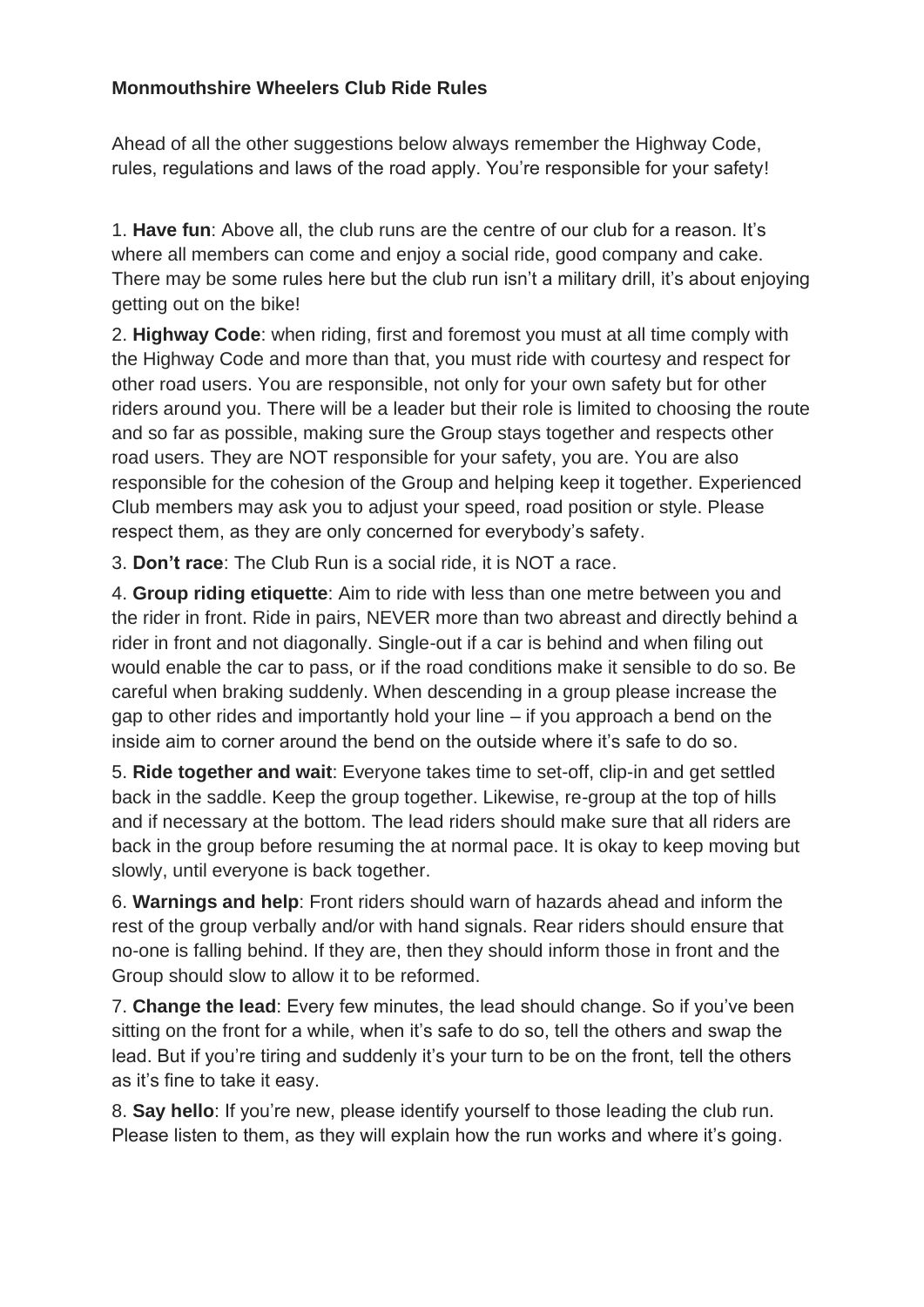9. **Join**: We especially welcome new members on the club run and if you like the club run, please become a member. We're happy for you to try the ride a few times but after three or four rides please join if you want to ride with us.

10. **Wear club kit**: Members are expected to buy and wear the club kit if they can. The Wheelers clothing is pro-team quality and stylish, it's a nice gesture to support our sponsors and the club. The wearing of a helmet is compulsory on all club rides.

11. **Mechanicals:** If someone punctures or has a mechanical, everyone is expected to stop. So in return for delaying everyone, make sure you start the ride with spares like an inner tube, tyre levers and that your bike is roadworthy.

12. **Horses**: If you see horses slow down, let them know of your approach and say good morning. There is further guidance available here, [http://www.bhs.org.uk/~/media/BHS/Files/PDF%20Documents/Safety%20leaflets/Cy](http://www.bhs.org.uk/~/media/BHS/Files/PDF%20Documents/Safety%20leaflets/Cycling%20Guidance%20leaflet.ashx) [cling%20Guidance%20leaflet.ashx](http://www.bhs.org.uk/~/media/BHS/Files/PDF%20Documents/Safety%20leaflets/Cycling%20Guidance%20leaflet.ashx)

These rules aren't set in stone, it's all about being sensible and aware whilst riding on the road. Remember, you are responsible for your safety and take part in activities at your own risk.

# **Club Run FAQs**

# **Do I have to be a member to come along for the Sunday Club Run?**

We welcome all potential new members, so please feel free to come along as it's a good way to find out more about the Monmouthshire Wheelers. If you like us, contact us about signing up.

# **Do you have other rides apart from the Sunday ride?**

Yes but for members. We have fun TT's, self sufficiency rides, hill climbs and informal rides on weekends and week nights.

# **Do I have to tell anyone or ask permission to join you?**

You can always let us know you're coming via the contact us page above, this way we'll let you know who to ask for and someone will be there to greet you. Alternatively just turn up before the start time and introduce yourself to a member in club kit, they'll explain more.

### **Do you meet every Sunday?**

We currently meet every week – we may start a smaller 'in between' run around 30 miles. This might be a good place to start and come and introduce yourself.

# **Do you always start from the same place?**

We actually rotate starting points for a number of reasons. Firstly, Monmouthshire is a large county and rotating start points allows people to sometimes start from their own house, or even have a short ride to the 'ride start' point. Secondly, we have fantastic roads and scenery surrounding so starting from a new place each ride